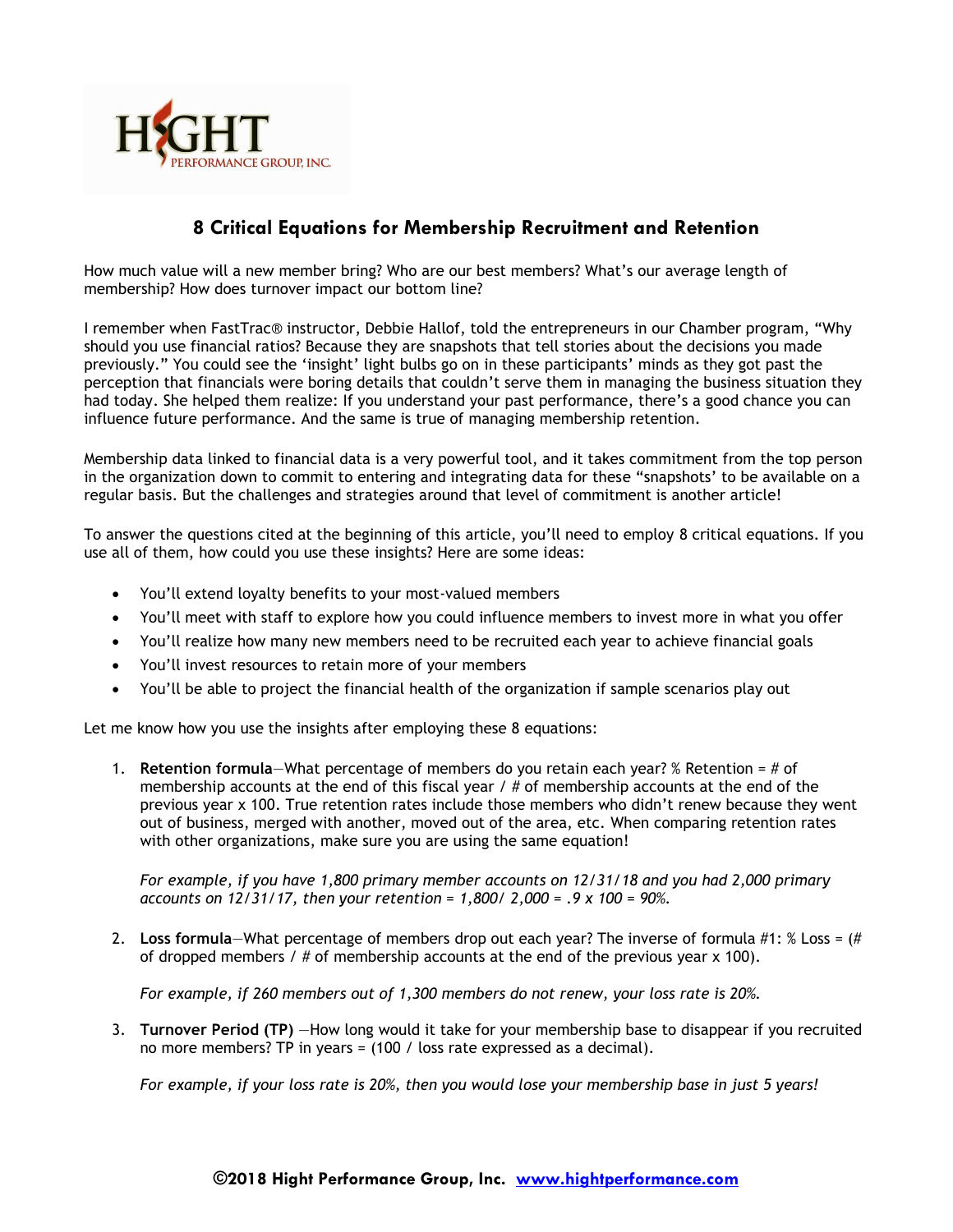*4.* **Average Membership Tenure (AMT)** —On average, how long does a member stay with the organization? Although there are different ways to calculate Average Member Tenure (AMT) in years, consider using this one: (the sum of all the years current members have been with the organization + the sum of all the years dropped members had with the organization) /  $#$  of current members  $+#$  of dropped members). Of course, you will have a lot more dropped members in the database than current ones.

*For example, let's say you have 1,300 current members and cumulatively they have been members for 12,740 years and you have 5,200 dropped members and cumulatively they were members for 14,820 years. Then your average membership tenure is 12,740 + 14,820 / 6,500 = 4.24 years.*

By factoring in all dropped members, you will have a more accurate average. If you look at these two groups separately and run the equation using this example, the AMT for current members is 9.8 years and the AMT for dropped members is 2.85 years. It presents a different story, doesn't it?

Could you use your AMT to project expected membership tenure for new members? Perhaps and keep in mind that each member that doesn't stay until the average will affect overall retention rates and projected revenue.

5. **Lifetime Value of Existing Member (LVEM)** —How much is a member worth? This equation includes both annual dues and non-dues investments made by members and can be calculated to identify the LVEM of each member: LVEM = (Total dues investment + Total non-dues investment [since join date]). The total amount is the worth the member has brought to the organization. To calculate the average worth of the member per year, divide that amount by the length of membership.

*For example, if a member joined in 2005 and has invested a total of \$2,400 in dues and \$6,250 in nondues, then its LVEM is \$8,650 with an average worth of \$1,730/year.*

Sorting this information on your current membership base allows you to see who the top 20% - 25% of your members are and you may want to celebrate their loyalty with some special perks (like how your preferred airline gives you complimentary upgrades or early boarding privileges)!

If you just want to know the **Average Lifetime Value of Members (ALVM)**, regardless of individual members' investments, use this equation: ALVM = (Total dues investments by all members for last year or a specified number of years + Total non-dues investments by all members last year or a specified number of years / # of members x Average Membership Tenure).

*For example, you know there was \$450,000 in dues investments and \$600,000 in non-dues investments last year and you have 1,000 members. Using the AMT calculation from earlier, the average length of membership is 4.24 years. So, your ALVM is \$1,050,000 / 1, 000 members x 5 yrs = \$4,872/member.*

6. **Projected Lifetime Value of Members (PLVM)** —If you know the ALVM, you can realistically determine how much new members might be worth and how much to allocate to a membership campaign.

*For example, based on the ALVM calculation in #5, each new member is worth \$4,872 over the next 5 years or \$974.40/year. Keep in mind that this is based on the average of all members, although some members invest at much higher levels than others. P.S. Of course, you don't have to invest that much to recruit each new member!*

If you'd rather compare PLVM to similar members, you'll need to know the LVEM and AMT of that specific segment of members. For instance, your larger members tend to invest at higher levels and have longer AMT, so their PLVM is different.

*For example, members who have more than 100 FTE (Full-Time Employees) invest on average \$5,000 in dues and \$10,000 in non-dues/year (e.g., sponsorships, advertising, tables at events) and their average AMT is 20 years, then the PLVM for similar new members is \$300,000! Let's face it, some of our members have very high value to our organizations and if we lost even one of them, it has a greater financial impact on us!*